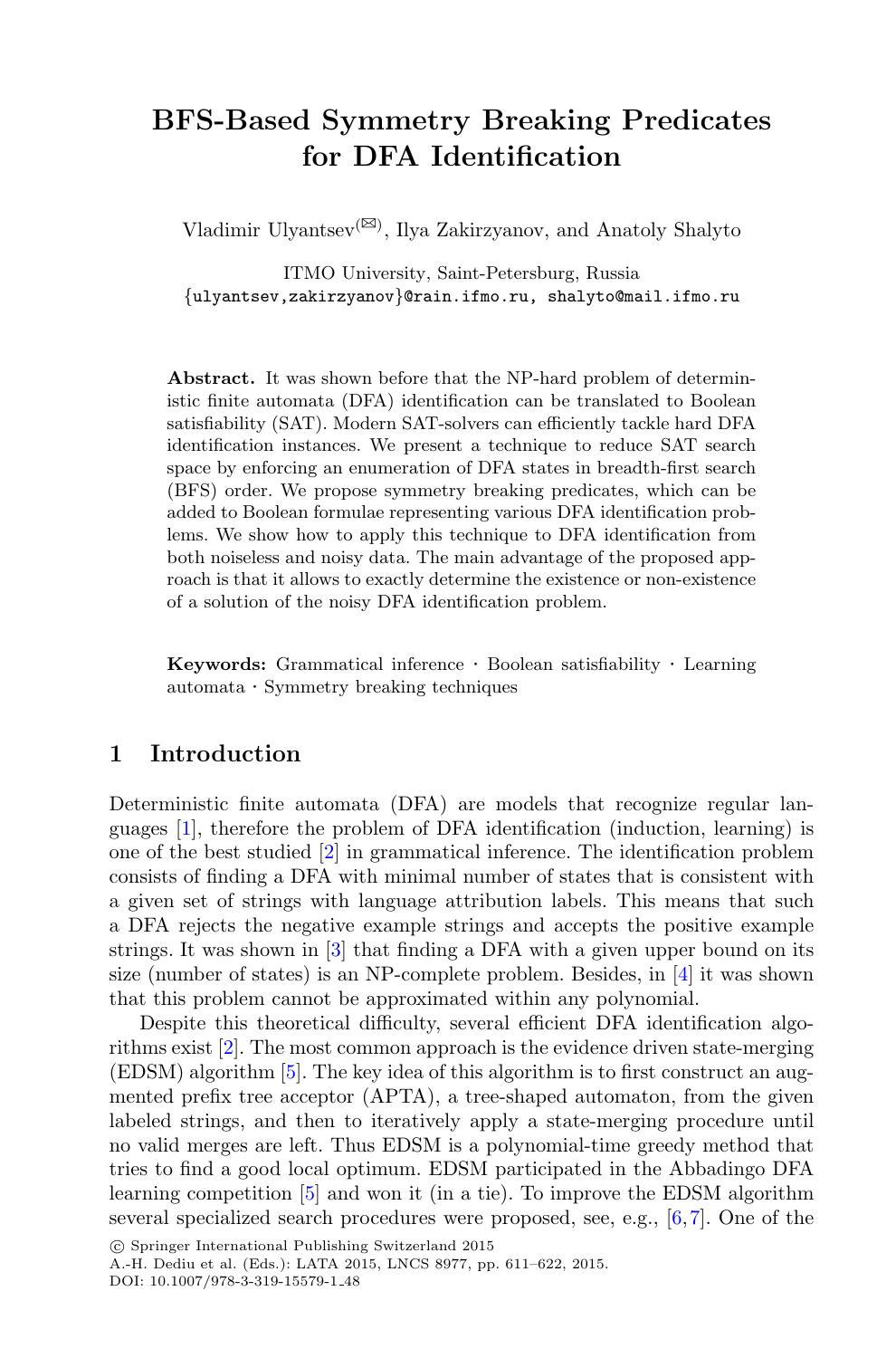most successful approaches is the EDSM algorithm in the red-blue framework [\[5\]](#page-10-4), also called the Blue-fringe algorithm.

The second approach for DFA learning is based on evolutionary computation; early work includes [\[8,](#page-11-0)[9](#page-11-1)]. Later the authors of [\[10\]](#page-11-2) presented an effective scheme for evolving DFA with a multi-start random hill climber, which was used to optimize the transition matrix of the identified DFA. A so-called smart state labeling scheme was applied to choose the state labels optimally, given the transition matrix and the training set. Authors emphasized that smart selection of state labels gives the evolutionary method a significant boost which allowed it to compete with the EDSM. Authors find that the proposed evolutionary algorithm (EA) outperforms the EDSM algorithm on small target DFAs when the training set is sparse. For larger DFAs with 32 states, the hill climber fails and EDSM then clearly outperforms it.

The challenge of the GECCO 2004 Noisy DFA competition [\[11\]](#page-11-3) was to learn the target DFA when 10 percent of the given training string labels had been randomly flipped. In [\[12\]](#page-11-4) Lucas and Reynolds show that within limited time EA with smart state labeling is able to identify the target DFA even at such high noise level. Authors compared their algorithm with the results of the GECCO competition and found that EA clearly outperformed all the entries. Thereby it is the state-of-the-art technique for learning DFA from noisy training data.

In several cases the best solution for noiseless DFA identification is the *translation-to-SAT* technique [\[13\]](#page-11-5), which was altered to suit the *StaMInA* (State Machine Inference Approaches) competition [\[14\]](#page-11-6) and ultimately won. The main idea of that algorithm is to translate the DFA identification problem to Boolean satisfiability (SAT). Thus we are able to use highly optimized modern DPLLstyle SAT solving techniques [\[15](#page-11-7)]. The translation-to-SAT approach was also used to efficiently tackle problems such as bounded model checking [\[16](#page-11-8)], solving SQL constraints by incremental translation [\[17](#page-11-9)], analysis of JML-annotated Java sequential programs [\[18\]](#page-11-10), extended finite-state machine induction [\[19\]](#page-11-11).

Many optimization problems exhibit symmetries – groups of solutions which can be obtained from each other via some simple transformations. To speed up the solution search process we can reduce the problem search space by performing *symmetry breaking*. In DFA identification problems the most straightforward symmetries are groups of isomorphic automata. The idea of avoiding isomorphic DFAs by fixing state numbers in breadth-first search (BFS) order was used in the state-merging approach [\[20\]](#page-11-12) (function NatOrder) and in the genetic algorithm from [\[21](#page-11-13)] (*Move To Front* reorganization). Besides, in [\[13](#page-11-5)] symmetry breaking was performed by fixing some colors of the APTA vertices from a clique provided by a greedy *max-clique* algorithm was applied in a preprocessing step of translation-to-SAT technique.

In this paper we propose new symmetry breaking predicates [\[15](#page-11-7)] which can be added to Boolean formulae representing various DFA identification problems. These predicates enforce DFA states to be enumerated in BFS order. Proposed predicates cannot be applied with the max-clique technique [\[13\]](#page-11-5) at the same time, but our approach is more flexible. To show the flexibility of the approach, we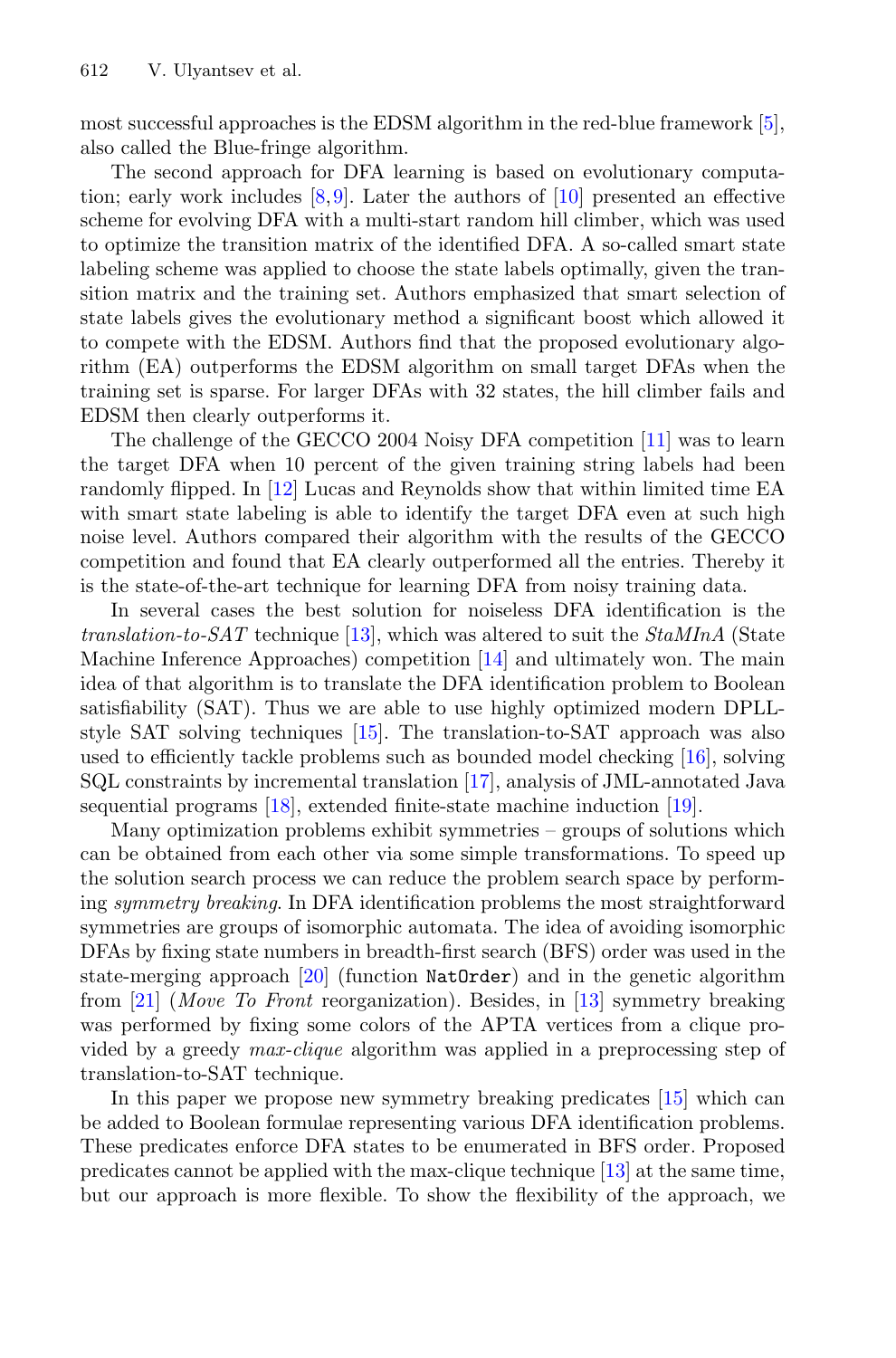draw our attention to the case of noisy DFA identfication. Therefore we propose a modification of the noiseless translation-to-SAT for the noisy case (Section [3\)](#page-4-0). We show that the previously proposed max-clique technique is not applicable in this case while our BFS-based approach is. The main advantage of our approach is that we can determine existence or non-existence of a solution in this case. Experiments showed that using BFS-based symmetry breaking predicates can significantly reduce the time of algorithm execution. Also we show that our strategy outperforms the current state-of-the-art EA from [\[12\]](#page-11-4) if the number of the target DFA states, noise level and number of strings are small.

#### <span id="page-2-1"></span>**2 Encoding DFA Identfication into SAT**

The goal of DFA identification is to find a smallest DFA A such that every string from  $S_+$ , a set of positive examples, is accepted by A, and every string from  $S_-$ , a set of negative examples, is rejected. The size of A is defined as the number of states C it contains. The alphabet  $\Sigma = \{l_1, \ldots, l_L\}$  of the sought DFA A is the set of all L symbols from  $S_+$  and  $S_-$ . The example of the smallest DFA for  $S_+ = \{ab, b, ba, bbb\}$  and  $S_- = \{abbb, babab\}$  is shown in Fig. [1.](#page-2-0) In this work we assume that DFA states are numbered from 1 to  $C$  and the start state has number 1.



<span id="page-2-0"></span>**Fig. 1.** An example of a DFA

In [\[13\]](#page-11-5) Heule and Verwer proposed a compact translation of DFA identification problem into SAT. Here we briefly review the proposed technique, since our symmetry breaking predicates supplement it. The first step of both statemerging and translation-to-SAT techniques is augmented prefix tree acceptor (APTA) construction from the given examples  $S_+$  and  $S_-$ . APTA is a treeshaped automaton such that paths corresponding to two strings reach the same state v if and only if these strings share the same prefix in which the last symbol corresponds to v. We denote by V the set of all APTA states; by  $v_r$  – the APTA root; by  $V_+$  – the set of accepting states; and by  $V_-$  – the set of rejecting states. Moreover, for state v (except  $v_r$ ) we denote its incoming symbol as  $l(v)$  and its parent as  $p(v)$ . The APTA for  $S_+$  and  $S_-$  mentioned above is shown in Fig. [2a.](#page-3-0)

The second step of the technique proposed in [\[13](#page-11-5)] is the construction of the *consistency graph* (CG) for the obtained APTA. The set of nodes of the CG is identical to the set of APTA states. Two CG nodes  $v$  and  $w$  are connected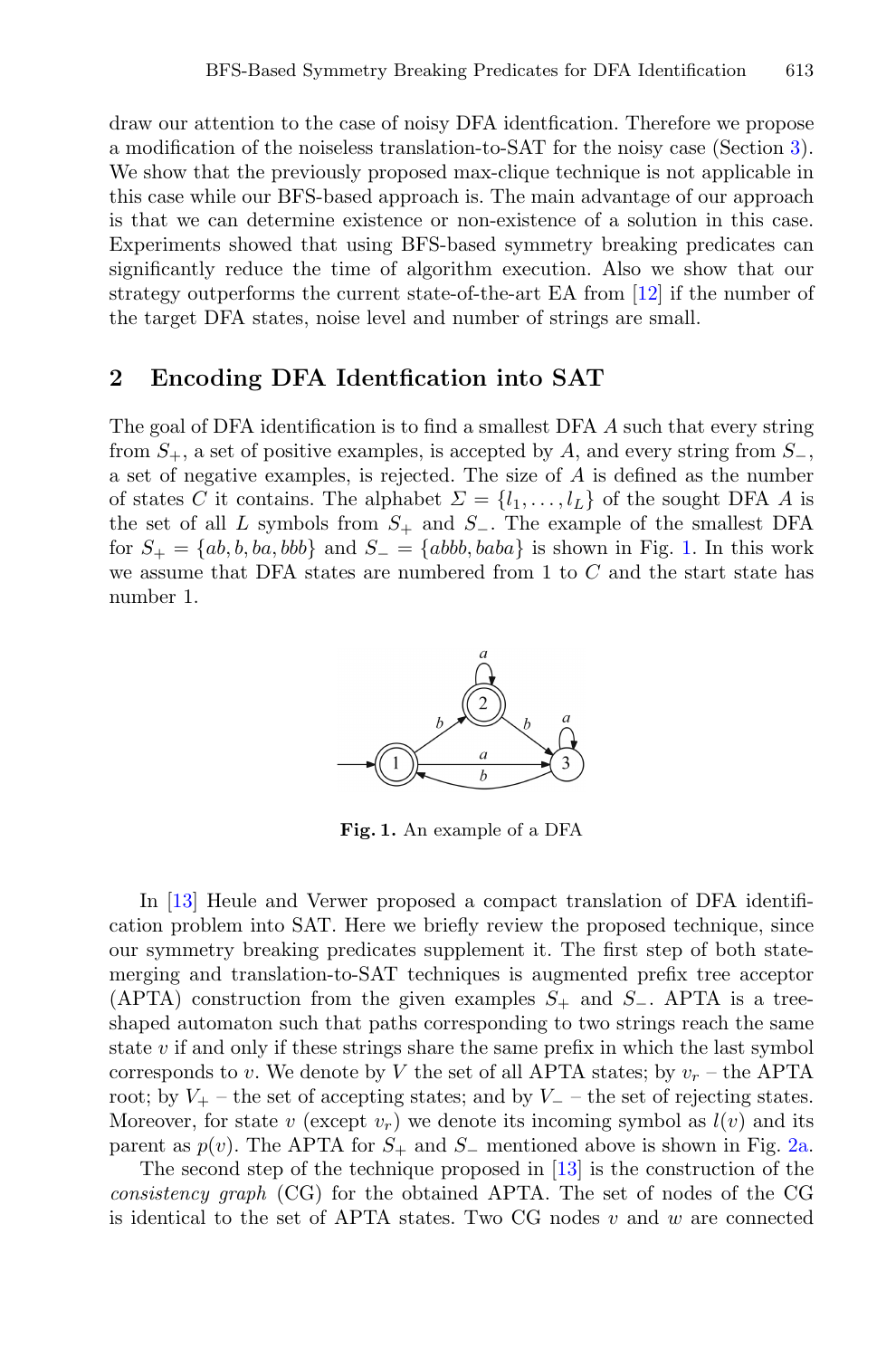<span id="page-3-0"></span>

(a) An example of an APTA for  $S_{+}$ {ab, b, ba, bbb} and S*<sup>−</sup>* = {abbb, baba}



<span id="page-3-1"></span>(b) The consistency graph for APTA from Fig. [2a](#page-3-0)

**Fig. 2.** An example of APTA and its consistency graph

with an edge (and called inconsistent) if merging  $v$  and  $w$  in APTA results in an inconsistency: an accepting state is merged with a rejecting state. Let  $E$  denote the set of CG edges. The CG for APTA of Fig. [2a](#page-3-0) is shown in Fig. [2b.](#page-3-1)

The key part of the algorithm is translating the DFA identification problem into a Boolean folmula in conjunctive normal form (CNF) and using a SAT solver to find a satisfying assignment. For a given set of examples and fixed DFA size C the solver returns a satisfying assignment (that defines a DFA with  $C$  states that is compliant with  $S_+$  and  $S_-$ ) or a message that it does not exist. The main idea of this translation is to use a distinct color for every state of the identified DFA and to find a consistent mapping of APTA states to colors. Three types of variables were used in the proposed compact translation:

- 1. *color* variables  $x_{v,i} \equiv 1$  ( $v \in V$ ;  $1 \leq i \leq C$ ) iff APTA state v has color *i*;
- 2. *parent relation* variables  $y_{l,i,j} \equiv 1$  ( $l \in \Sigma$ ;  $1 \leq i, j \leq C$ ) iff DFA transition with symbol  $l$  from state  $i$  ends in state  $j$ ;
- 3. *accepting color* variables  $z_i \equiv 1$  ( $1 \leq i \leq C$ ) iff DFA state *i* is accepting.

Direct encoding, described in [\[13\]](#page-11-5), uses only variables  $x_{v,i}$ ; variables  $y_{l,i,j}$ and  $z<sub>i</sub>$  are auxiliary and are used in compact encoding predicates, which are described below.

The compact translation proposed in [\[13\]](#page-11-5) uses nine types of clauses:

- 1.  $x_{v,i} \Rightarrow z_i$  ( $v \in V_+$ ;  $1 \leq i \leq C$ ) definitions of  $z_i$  values for accepting states  $(\neg x_{v,i} \vee z_i);$
- 2.  $x_{v,i} \Rightarrow \neg z_i$  ( $v \in V_-\;$ ;  $1 \leq i \leq C$ ) definitions of  $z_i$  values for rejecting states  $(\neg x_{v,i} \lor \neg z_i);$
- 3.  $x_{v,1} \vee x_{v,2} \vee \ldots \vee x_{v,C}$  ( $v \in V$ ) each state v has at least one color;
- 4.  $x_{p(v),i} \wedge x_{v,j} \Rightarrow y_{l(v),i,j}$   $(v \in V \setminus \{v_r\}; 1 \leq i,j \leq C)$  a DFA transition is set when a state and its parent are colored  $(y_{l(v),i,j} \vee \neg x_{p(v),i} \vee \neg x_{v,j});$
- 5.  $y_{l,i,j} \Rightarrow \neg y_{l,i,k}$   $(l \in \Sigma; 1 \leq i,j,k \leq C; j < k)$  each DFA transition can target at most one state  $(\neg y_{l,i,j} \lor \neg y_{l,i,k});$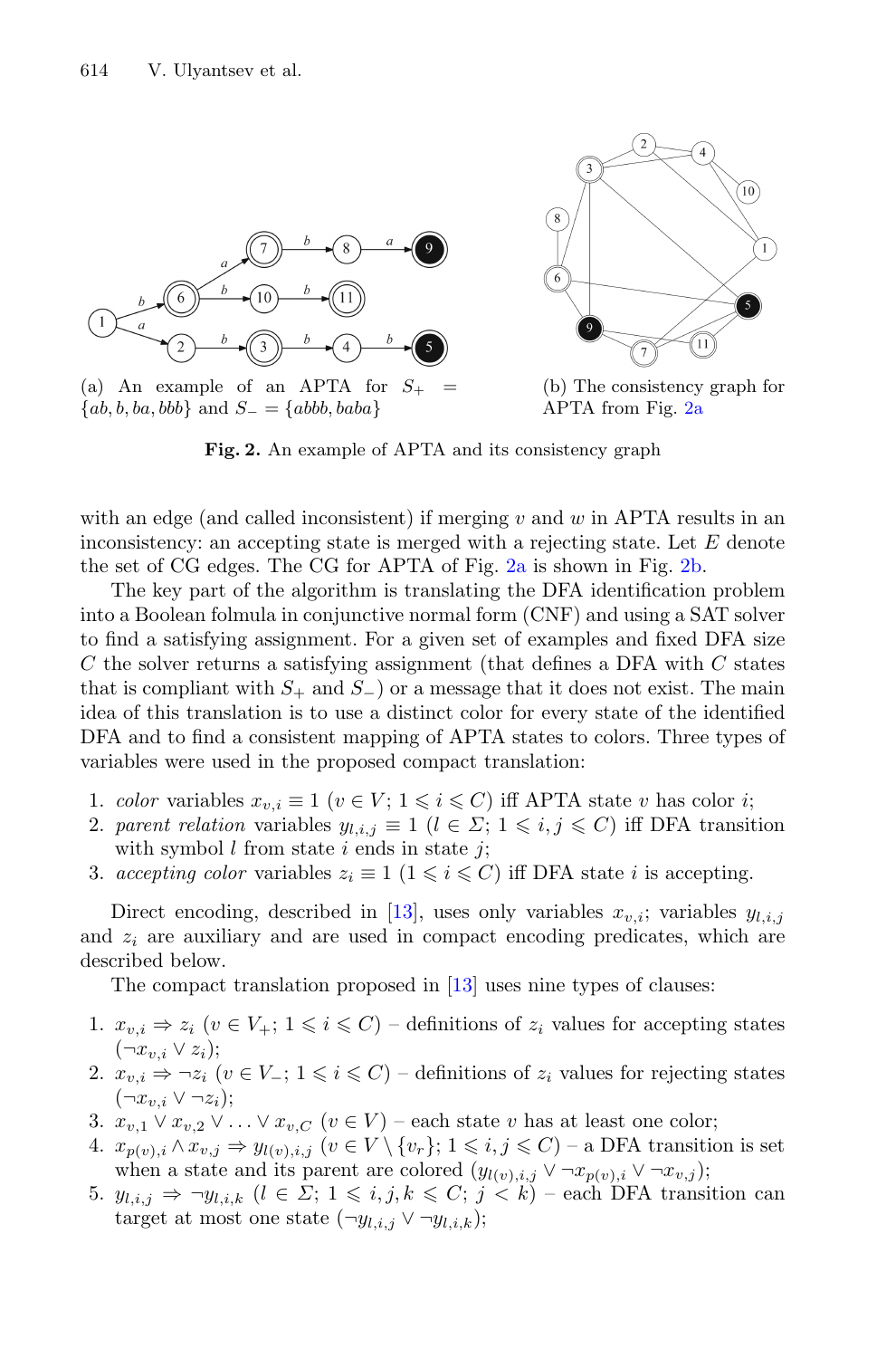- 6. ¬ $x_{v,i}$   $\vee$  ¬ $x_{v,j}$  ( $v \in V$ ;  $1 \leq i < j \leq C$ ) each state has at most one color;
- 7.  $y_{l,i,1} \vee y_{l,i,2} \vee \ldots \vee y_{l,i,C}$   $(l \in \Sigma; 1 \leqslant i \leqslant C)$  each DFA transition must target at least one state;
- 8.  $y_{l(v),i,j} \wedge x_{p(v),i} \Rightarrow x_{v,j}$  ( $v \in V \setminus \{v_r\}; 1 \leq i,j \leq C$ ) state color is set when DFA transition and parent color are set  $(\neg y_{l(v),i,j} \lor \neg x_{p(v),i} \lor x_{v,j});$
- 9.  $x_{v,i} \Rightarrow \neg x_{w,i}$  ( $(v, w) \in E$ ;  $1 \leqslant i \leqslant C$ ) the colors of two states connected with an edge in the consistency graph must be different  $(\neg x_{v,i} \lor \neg x_{w,i})$ .

Thus, the constructed formula consists of  $\mathcal{O}(C^2|V|)$  clauses and, if the SAT solver finds a solution, we can identify the DFA.

To find a minimal DFA, authors use iterative SAT solving. Initial DFA size C is equal to the size of a *large clique* found in the CG. To find that clique, a greedy algorithm proposed in [\[13](#page-11-5)] can be applied. Then the minimal DFA is found by iterating over the DFA size C until the formula is satisfied.

The found clique was also used to perform symmetry breaking: in any valid coloring of a graph, all states in a clique must have a different color. Thus, we can fix the state colors in the clique in a preprocessing step. Later we will see that the max-clique symmetry breaking is not compatible with the one proposed in this paper.

To significantly reduce the SAT search space, the authors applied several EDSM steps before translation to SAT. Since EDSM cannot guarantee the minimality of solution, we will omit the consideration of this step in our paper.

#### <span id="page-4-0"></span>**3 Learning DFA from Noisy Samples**

The translation described in the previous section deals with exact DFA identification. In this section we show how to modify the translation in order to apply it to noisy examples. We assume that not more than  $K$  attribution labels of the given training strings were randomly flipped. Solving this problem was the goal of the GECCO 2004 Noisy DFA competition [\[11\]](#page-11-3) (with  $K$  equal to 10 percent of the number of the given training strings). An EA with smart state labeling was later proposed in [\[12](#page-11-4)], and since that time it is, to the best of our knowledge, the state-of-the-art technique for learning DFA from noisy training data.

In noisy case we cannot use APTA node consistency: we cannot determine whether an accepting state is merged with a rejecting state because correct string labels are unknown. Thus we cannot use CG and the max-clique symmetry breaking.

The idea of our modification is rather simple: for each labeled state of APTA we define a variable which states whether the label can be flipped. The number of flips is limited by K. Formally, for each  $v \in V_{\pm} = V_{+} \cup V_{-}$  we define  $f_v$  which is true if and only if the label of state  $v$  can (but does not have to) be incorrect (**f**lipped). Using these variables, we can modify the translation proposed in [\[13\]](#page-11-5) to take into account mistakes in string labels. To do this, we change the z*<sup>i</sup>* definition clauses (items 1 and 2 from list in Section [2\)](#page-2-1): because of mistake possibility they hold in case  $f_v$  is false. Thus, new  $z_i$  value definitions are expressed in the following way:  $\neg f_v \Rightarrow (x_{v,i} \Rightarrow z_i)$  for  $v \in V_+$ ;  $\neg f_v \Rightarrow (x_{v,i} \Rightarrow \neg z_i)$  for  $v \in V_-$ .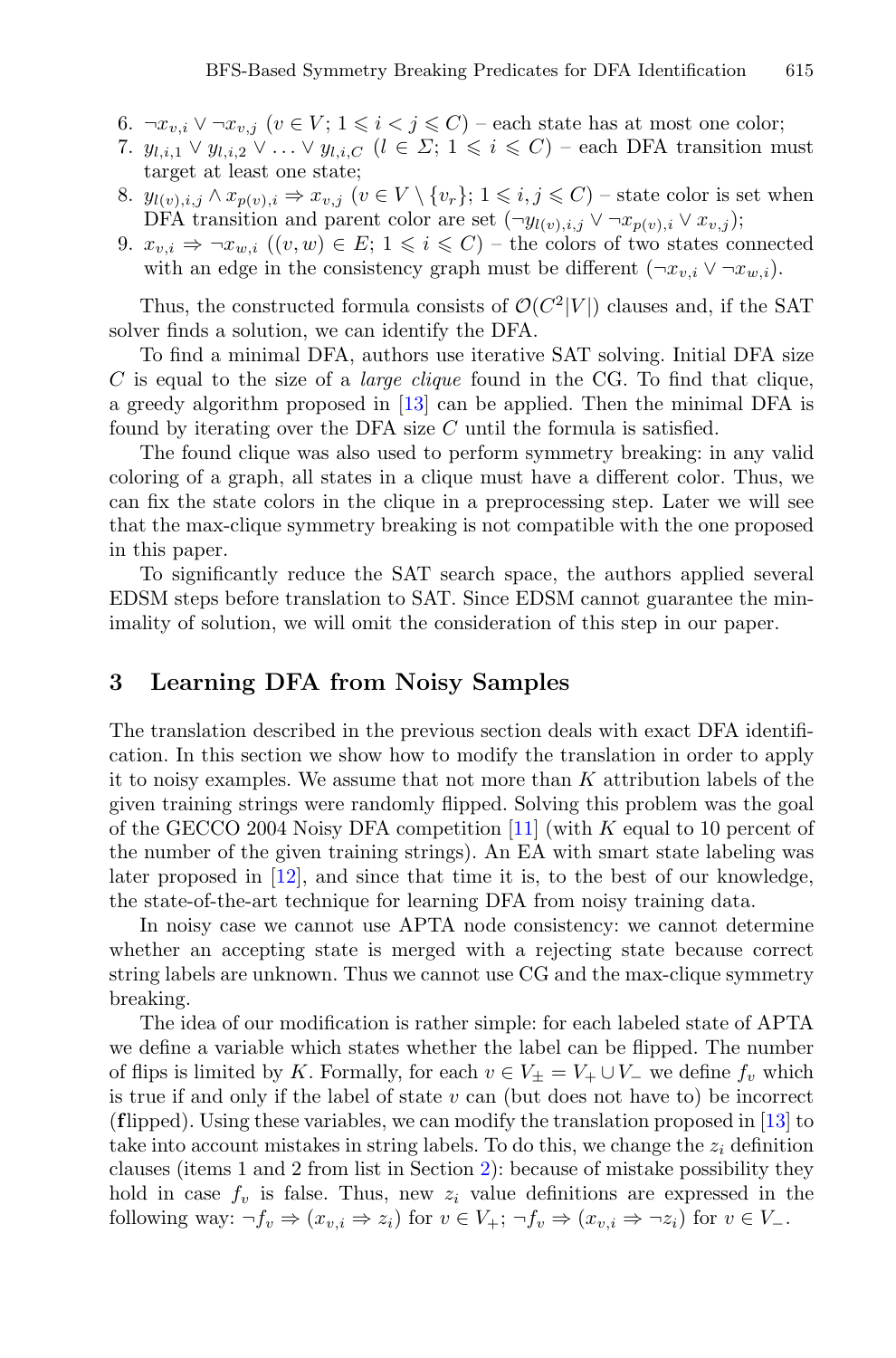To limit the number of corrections to  $K$  we use an auxiliary array of  $K$ integer variables. This array stores the numbers of the APTA states for which labels can be flipped. Thus,  $f_v$  is true if and only if the array contains  $v$ . To avoid consideration of isomorphic permutations we enforce the array to be sorted in the increasing order.

To represent the auxiliary array as a Boolean formula we define variables  $r_{i,v}$ for  $1 \leq i \leq K$  and  $v \in V_{\pm} = \{v_1, \ldots, v_W\}$ .  $r_{i,v}$  is true if and only if v is stored in the *i*-th position of the array. To connect variables  $f_v$  with  $r_{i,v}$  we add so-called channeling constrains:  $f_v \Leftrightarrow (r_{1,v} \vee \ldots \vee r_{K,v})$  for each  $v \in V_{\pm}$ .

We have to state that exactly one  $r_{i,v}$  is true for each position i in the auxiliary array. To achieve that we use the order encoding method [\[22\]](#page-11-14). We add auxiliary **o**rder variables  $o_{i,v}$  for  $1 \leq i \leq K$  and  $v \in V_{\pm} = \{v_1, \ldots, v_W\}$ . We assume that  $o_{i,v}$  for  $v \in \{v_1,\ldots,v_j\}$  and  $\neg o_{i,v}$  for  $v \in \{v_{j+1},\ldots,v_W\}$  for some j. This can be expressed by the following constraint:  $o_{i,v_{j+1}} \Rightarrow o_{i,v_j}$  for  $1 \leq j \leq W$ . Now we define that  $r_{i,v_i} \Leftrightarrow o_{i,v_i} \wedge \neg o_{i,v_{i+1}}$ . Also we add clauses  $o_{i,v_j} \Rightarrow o_{i+1,v_{j+1}}$ (for  $1 \le i \le K$  and  $1 \le j \le W$ ) to store corrections in increasing order.

The proposed constraints in CNF are listed in Table [1;](#page-5-0) there are  $\mathcal{O}(C|V_{\pm}| +$  $K|V_{+}|$ ) clauses. Thus, to modify the translation for the noiseless case to deal with noise we can replace the  $z_i$  value definition and inconsistency clauses (items  $1$ , 2 and 9 from list in Section [2\)](#page-2-1) with the ones listed in Table [1.](#page-5-0)

<span id="page-5-0"></span>

| Clauses                                                                                                                | CNF representation                                 | Range                                                     |
|------------------------------------------------------------------------------------------------------------------------|----------------------------------------------------|-----------------------------------------------------------|
| $\neg f_v \Rightarrow (x_{v,i} \Rightarrow z_i)$                                                                       | $\neg x_{v,j} \vee z_j \vee f_v$                   | $1\leqslant j\leqslant C;\, v\in V_+$                     |
| $\neg f_v \Rightarrow (x_{v,i} \Rightarrow \neg z_i)$                                                                  | $\neg x_{v,j} \vee \neg z_j \vee f_v$              | $1\leqslant j\leqslant C;\, v\in V_-$                     |
| $f_v \Rightarrow (r_{1,v} \vee \ldots \vee r_{K,v}) \neg f_v \vee r_{1,v} \vee \ldots \vee r_{K,v} \vee v \in V_{\pm}$ |                                                    |                                                           |
| $r_{i,v} \Rightarrow f_v$                                                                                              | $\neg r_{i,v} \vee f_v$                            | $1 \leqslant i \leqslant K$ ; $v \in V_{\pm}$             |
| $r_{i,v_i} \Rightarrow o_{i,v_i}$                                                                                      | $\neg r_{i,v_j} \vee o_{i,v_j}$                    | $1 \leq i \leq K$ ; $1 \leq j \leq W$                     |
| $r_{i,v_j} \Rightarrow \neg o_{i,v_{j+1}}$                                                                             | $\neg r_{i,v_i} \vee \neg o_{i,v_{i+1}}$           | $1 \leqslant i \leqslant K$ ; $1 \leqslant j \leqslant W$ |
| $o_{i,v_i} \wedge \neg o_{i,v_{i+1}} \Rightarrow r_{i,v_i}$                                                            | $\neg o_{i,v_i} \vee o_{i,b_{i+1}} \vee r_{i,v_i}$ | $1 \leqslant i \leqslant K$ ; $1 \leqslant j \leqslant W$ |
| $o_{K,v_W} \Rightarrow r_{K,v_W}$                                                                                      | $\neg o_{K,v_W} \vee r_{K,v_W}$                    |                                                           |
| $o_{i,v_{j+1}} \Rightarrow o_{i,v_j}$                                                                                  | $\neg o_{i,v_{j+1}} \vee o_{i,v_j}$                | $1 \leqslant i \leqslant K$ ; $1 \leqslant j \leqslant W$ |
| $o_{i,v_j} \Rightarrow o_{i+1,v_{j+1}}$                                                                                | $\neg o_{i,v_j} \lor o_{i+1,v_{j+1}}$              | $1\leqslant i < K; 1\leqslant j < W$                      |

**Table 1.** Clauses for noisy DFA identification

### **4 Symmetry Breaking Predicates**

In this section we propose a way to fix automata state enumeration to avoid consideration of isomorphic DFAs during SAT solving. The main idea of our symmetry breaking is to enforce DFA states to be enumerated in breadth-first search (BFS) order. That idea was also used in function NatOrder in the state-merging approach described in [\[20\]](#page-11-12) and the Move To Front reorganization algorithm used in the genetic algorithm [\[21](#page-11-13)].

BFS uses the *queue* data structure to store intermediate results as it traverses the graph. First we enqueue the initial DFA state (in this paper state number 1). While the queue is not empty we deque a state  $i$  and enqueue any direct child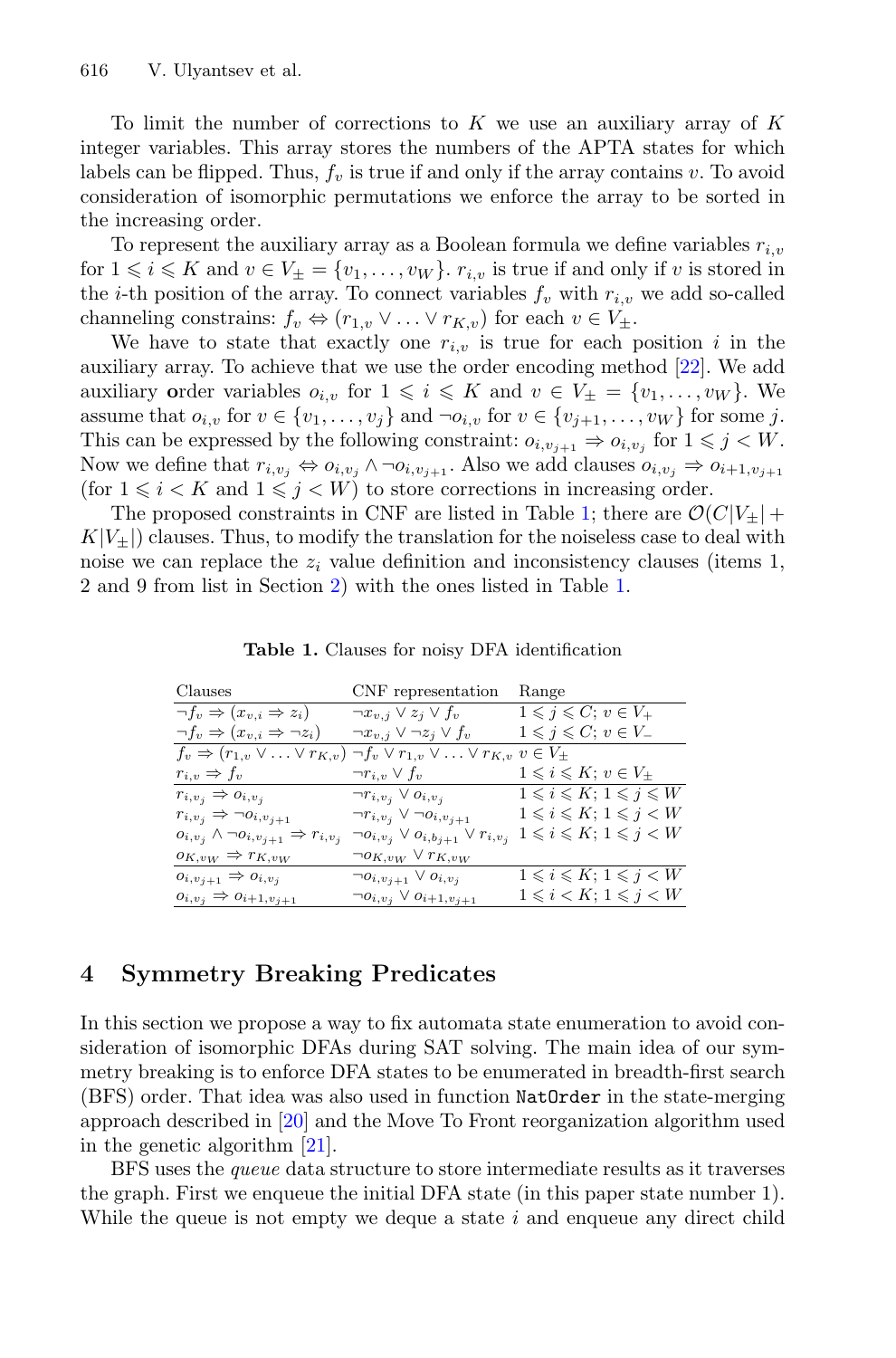states j that have not yet been discovered (enqueued before). Since our transitions are labeled with symbols from  $\Sigma$ , we enqueue child states in alphabetical order of symbols l on transitions  $i \stackrel{l}{\rightarrow} j$ . We call DFA *BFS-enumerated* if its states are enumerated in dequeuing (equals to enqueuing) order. An example of a BFS-enumerated DFA with six states shown in Fig. [3a](#page-6-0) (BFS-tree transitions that were used to enqueue states are marked bold); BFS enqueues are shown in Fig. [3b.](#page-6-1) The DFA shown in Fig. [1](#page-2-0) is not BFS-enumerated – BFS first dequeues state 3 rather than state 2 (we consider  $1 \stackrel{a}{\rightarrow} 3$  before  $1 \stackrel{b}{\rightarrow} 2$ ).

<span id="page-6-0"></span>

(a) BFS-enumerated DFA with bolded BFS-tree edges



<span id="page-6-1"></span>(b) BFS queue. Cells correspond to DFA states, transitions correspond to enqueues

**Fig. 3.** An example of BFS-numerated DFA and its BFS queue

We propose constraints that enforce DFA to be BFS-enumerated. We assume that translation of a given DFA identification problem to SAT deals with Boolean variables  $y_{l,i,j}$   $(l \in \Sigma; 1 \leq i, j \leq C)$  to set the DFA transition function:  $y_{l,i,j} \equiv 1$ iff transition with symbol  $l$  from state  $i$  ends in state  $j$ .

The main idea is to determine each state's parent in the BFS-tree and set constrains between states' parents. We store **p**arents in values  $p_{j,i}$  (for each  $1 \leq i \leq j \leq C$ ).  $p_{j,i}$  is true if and only if state i is the parent of j in the BFS-tree. Each state except the initial one must have a parent with a smaller number, thus

$$
\bigwedge_{2\leqslant j\leqslant C}(p_{j,1}\vee p_{j,2}\vee\ldots\vee p_{j,j-1}).
$$

Moreover, in BFS-enumeration states' parents must be ordered. State  $j$  must be enqueued before the next state  $j + 1$ , thus the next state's parent k cannot be less than current state's parent  $i$  (see Fig. [4\)](#page-7-0):

$$
\bigwedge_{1 \leqslant k < i < j < C} (p_{j,i} \Rightarrow \neg p_{j+1,k}).
$$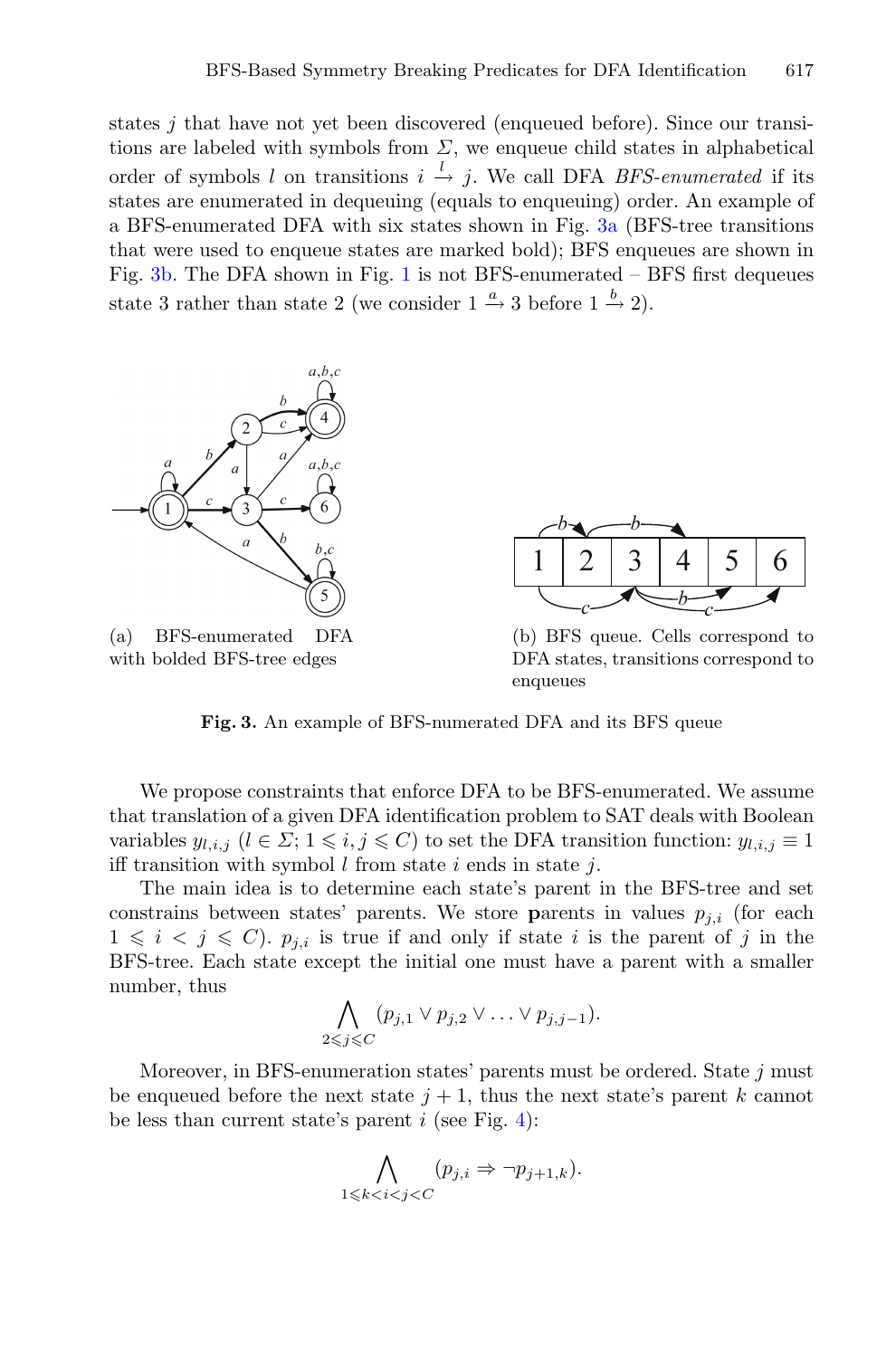

<span id="page-7-0"></span>Fig. 4. Part of the queue illustrating the parent ordering predicates. Transitions show parent relations. The dotted transition is not allowed due to BFS-enumeration.

We set parents variables  $p_{j,i}$  through  $y_{l,i,j}$  using auxiliary variables  $t_{i,j}$ . In BFS-enumeration state  $j$  was enqueued while processing the state with minimal number  $i$  among states that have a transition to  $i$ :

$$
\bigwedge_{1\leqslant i
$$

where  $t_{i,j} \equiv 1$  iff there is a **t**ransition between i and j; we define these auxiliary variables using  $y_{l,i,j}$ :

$$
\bigwedge_{1\leqslant i
$$

Now to enforce DFA to be BFS-enumerated we have to order children in alphabetical order of symbols on transitions. We consider two cases: alphabet  $\Sigma$ consists of two symbols  $\{a, b\}$  and more than two symbols  $\{l_1, \ldots, l_L\}$ . In the case of two symbols only two states can have the same parent  $i$  and they are forced by ordering constraints to have consecutive numbers  $j$  and  $j + 1$ . In this case we force the transition that starts in state  $i$  labeled with symbol  $a$  to end in state *i* instead of  $i + 1$ :

$$
\bigwedge_{1 \leq i < j < C} (p_{j,i} \land p_{j+1,i} \Rightarrow y_{a,i,j}).
$$

In the second case we have to introduce a third type of variables in our symmetry breaking predicates. We store the alphabetically **m**inimal symbol on transitions between states:  $m_{l,i,j}$  is true if and only if there is a transition  $i \stackrel{l}{\rightarrow} j$ and there is no such transition with an alphabetically smaller symbol. We connect these variables with DFA transitions by adding the following channeling predicates:

$$
\bigwedge_{1\leqslant i
$$

Now it remains to arrange consecutive states j and  $j+1$  with the same parent i in the alphabetically order of minimal symbols on transitions between them and i (see Fig.  $5$ ):

$$
\bigwedge_{1 \leq i < j < C} \bigwedge_{1 \leq k < n \leq L} (p_{j,i} \land p_{j+1,i} \land m_{l_n,i,j} \Rightarrow \neg m_{l_k,i,j+1}).
$$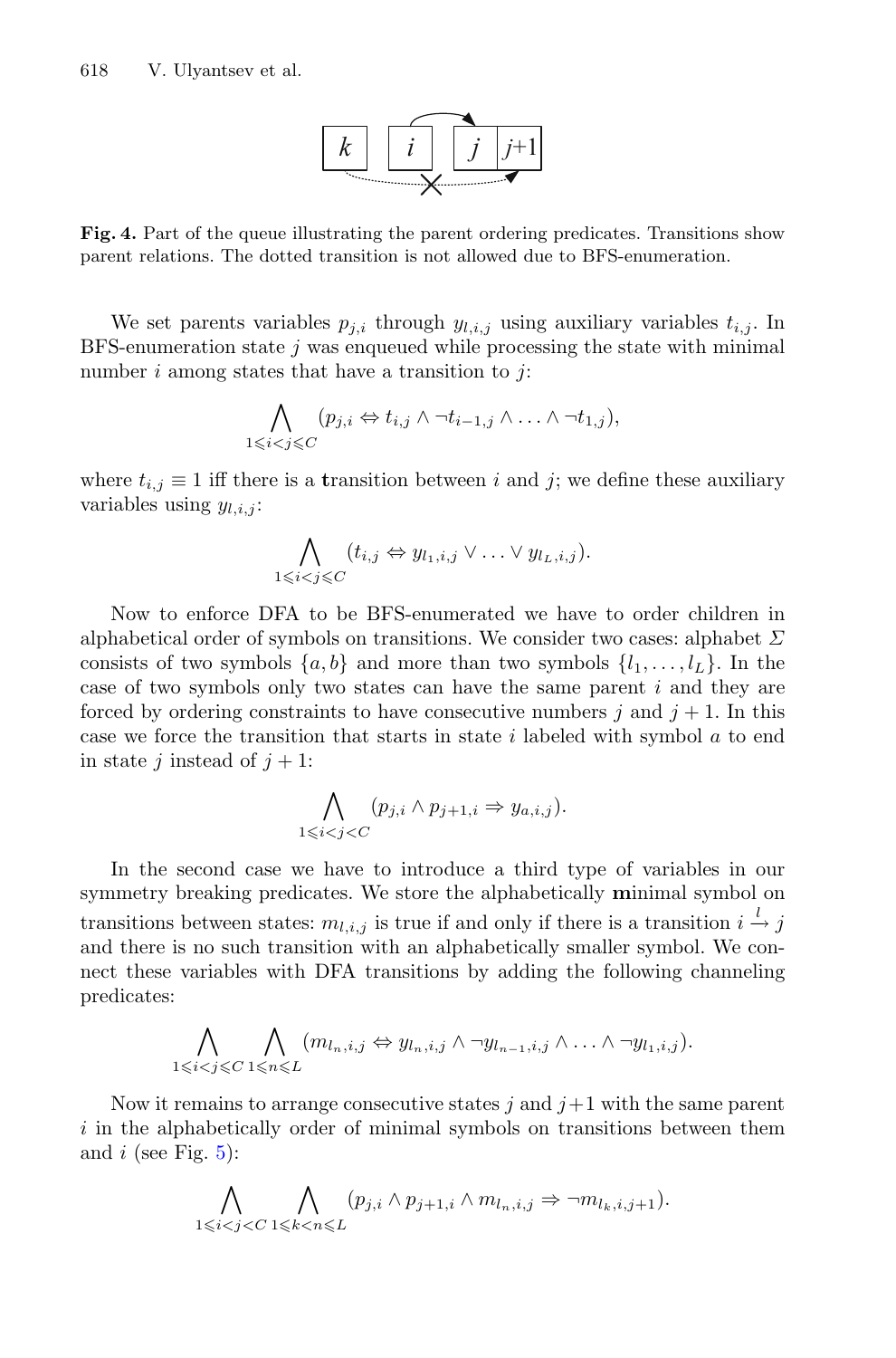

<span id="page-8-0"></span>**Fig. 5.** Illustration of alphabetical ordering predicates. If i is the parent of j and  $j + 1$ ,  $l_n$  ( $l_k$ ) is the alphabetically minimal symbol on transitions between i and j (i and j+1) then  $l_k$  cannot be alphabetically smaller than  $l_n$ 

Thus we propose symmetry breaking predicates that are composed by listed constraints. Predicates (for three or more symbols case) translated into  $\mathcal{O}(C^3 +$  $C^2L^2$ ) CNF clauses are listed in Table [2.](#page-8-1) Our implementation of proposed predicates and all algorithms can be found on the our labaratory github repository [\(https://github.com/ctlab/DFA-Inductor\)](https://github.com/ctlab/DFA-Inductor).

| Clauses                                                                                 | CNF representation                                                                                                                                                                 | Range                                                          |
|-----------------------------------------------------------------------------------------|------------------------------------------------------------------------------------------------------------------------------------------------------------------------------------|----------------------------------------------------------------|
| $t_{i,j} \Rightarrow (y_{l_1,i,j} \vee \ldots \vee y_{l_L,i,j})$                        | $\neg t_{i,j} \vee y_{l_1,i,j} \vee \ldots \vee y_{l_L,i,j}$                                                                                                                       | $1\leqslant i< j\leqslant C$                                   |
| $y_{i,j,l}\Rightarrow t_{i,j}$                                                          | $\neg y_{l,i,j} \vee t_{i,j}$                                                                                                                                                      | $1\leqslant i< j\leqslant C;\, l\in \varSigma$                 |
| $m_{l,i,j} \Rightarrow y_{l,i,j}$                                                       | $\neg m_{l,i,j} \vee y_{l,i,j}$                                                                                                                                                    | $1\leqslant i< j\leqslant C; l\in \Sigma$                      |
| $m_{l_n,i,j} \Rightarrow \neg y_{l_k,i,j}$                                              | $\neg m_{l_n,i,j} \vee \neg y_{l_k,i,j}$                                                                                                                                           | $1\leqslant i < j \leqslant C;$ $1\leqslant k < n \leqslant L$ |
| $(y_{l_n,i,j} \wedge \neg y_{l_{n-1},i,j} \wedge \dots)$                                | $\neg y_{l_n,i,j} \vee y_{l_{n-1},i,j} \vee \ldots$                                                                                                                                | $1 \leq i < j \leq C; 1 \leq n \leq L$                         |
| $\neg y_{l_1,i,j}\rightarrow m_{l_n,i,j}$                                               | $\vee y_{l_1,i,j} \vee m_{l_n,i,j}$                                                                                                                                                |                                                                |
| $p_{j,1} \vee p_{j,2} \vee \ldots \vee p_{j,j-1}$                                       | $p_{i,1} \vee p_{i,2} \vee \ldots \vee p_{i,j-1}$                                                                                                                                  | $2 \leq i \leq C$                                              |
| $p_{i,i} \Rightarrow t_{i,j}$                                                           | $\neg p_{i,i} \vee t_{i,j}$                                                                                                                                                        | $1\leq i < j \leq C$                                           |
| $p_{i,i} \Rightarrow \neg t_{k,j}$                                                      | $\neg p_{i,i} \vee \neg t_{k,i}$                                                                                                                                                   | $1 \leqslant k < i < j \leqslant C$                            |
| $(t_{i,j} \wedge \neg t_{i-1,j} \wedge \ldots \wedge \neg t_{1,j}) \Rightarrow p_{j,i}$ | $\neg t_{i,j} \vee t_{i-1,j} \vee \ldots \vee t_{1,j} \vee p_{j,i}$                                                                                                                | $1 \leq i < j \leq C$                                          |
| $p_{j,i} \Rightarrow \neg p_{j+1,k}$                                                    | $\neg p_{j,i} \vee \neg p_{j+1,k}$                                                                                                                                                 | $1\leqslant k < i < j < C$                                     |
|                                                                                         | $\underbrace{(p_{j,i}\wedge p_{j+1,i}\wedge m_{l_n,i,j})\Rightarrow \neg m_{l_k,i,j+1}\ \neg p_{j,i}\vee \neg p_{j+1,i}\vee \neg m_{l_n,i,j}\vee \neg m_{l_k,i,j+1}\ 1\leqslant i$ |                                                                |

<span id="page-8-1"></span>**Table 2.** BFS-based symmetry breaking clauses

### **5 Experiments**

All experiments were performed using a machine with an AMD Opteron 6378 2.4 GHz processor running on Ubuntu 14.04. All algorithms were implemented in Java, the *lingeling* SAT-solver was used. Our own algorithm was used for generating problem instances for all experiments based on randomly generated data sets. This algorithm builds a set of strings with the following parameters: size of DFA  $N$  which has to be generated, alphabet size  $A$ , number of strings S which have to be generated, noise level  $K$  (percent of attribution labels of generated strings which have to be randomly flipped).

In the exact case the max-clique method clearly outperforms BFS-based strategy.

For noisy DFA identification we used randomly generated instances. First we considered the case when the target DFA exists and the Boolean formula is satisfiable. We used following parameters:  $N \in [5, 10]$ ,  $A = 2$ ,  $S \in \{10N, 25N, 50N\}$ . We compared SAT approach without any symmetry breaking predicates, our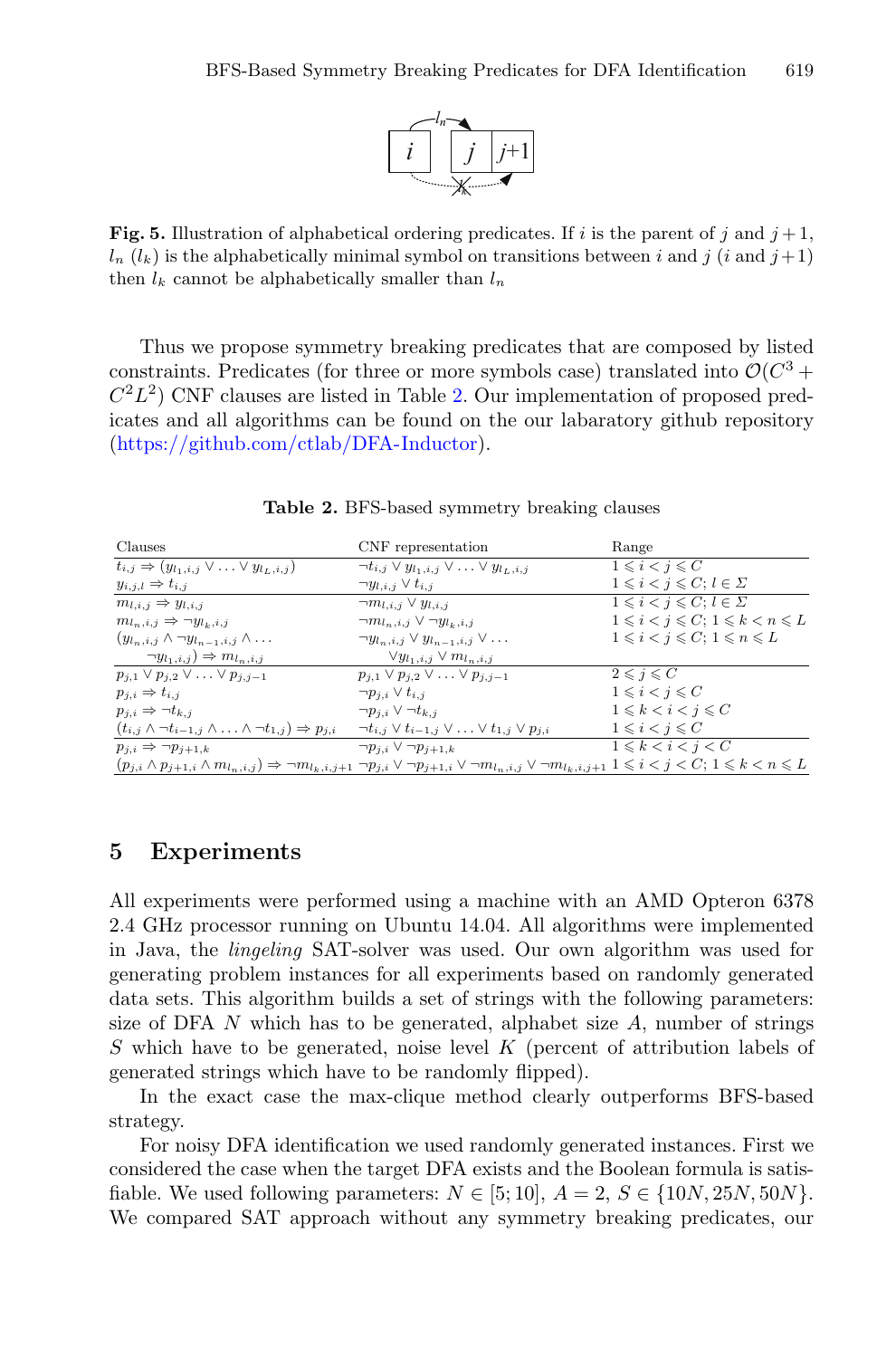solution using BFS-based symmetry breaking predicates and the current stateof-the-art EA from [\[12\]](#page-11-4). Each experiment was repeated 100 times. The time limit was set to 1800 seconds. Initial experiments showed that EA clearly outperforms our method when  $K > 4\%$ . Therefore we set this parameter to 1% − 4%. Results are listed in Table [3.](#page-9-0) We left only instances which were solved within the time limit. These results indicate that the BFS-based strategy finds the solution faster than the current state-of-the-art EA only when  $N$  is small  $(< 7)$ , noise level is small  $(1\% - 4\%)$  and the number of strings is also small  $( $50N$ ). But BFS$ based strategy finds the solution extremely faster than SAT approach without symmetry breaking strategy.

<span id="page-9-0"></span>**Table 3.** Mean times of solving noisy DFA identification with count of strings in the each instance set to  $10N$ ,  $25N$  and  $50N$  respectively

| 5 2 0.22<br>5 4 0.59<br>$6\;\;2\; 1.05$<br>6 4 3.34<br>7 1 4.34 |                                      | N K BFS, sec SAT, sec EA, sec<br>0.38<br>0.9<br>2.44<br>7.82<br>10.83 | 1.22<br>1.1<br>2.94<br>2.85<br>21.36 | N K BFS, sec SAT, sec EA, sec<br>$5 \t1 \t0.54$<br>5 2 2.42<br>6 1 6.3<br>6 $2 \vert 13.3$<br>7 1 31.01 | 0.64<br>4.33<br>11.95<br>43.54<br>114.95 | 2.77<br>1.80<br>11.65<br>4.80<br>17.24 | N K BFS, sec SAT, sec EA, sec<br>5 1 4.2<br>5 2 12.87<br>$6 \quad 1 \quad 20.76$ | 7.59<br>22.36<br>52.5 | 6.07<br>3.05<br>20.39 |
|-----------------------------------------------------------------|--------------------------------------|-----------------------------------------------------------------------|--------------------------------------|---------------------------------------------------------------------------------------------------------|------------------------------------------|----------------------------------------|----------------------------------------------------------------------------------|-----------------------|-----------------------|
|                                                                 | 7 3 17.22<br>8 1 17.89<br>8 2 163.92 | 143.66<br>31.58<br>225.31                                             | 19.16<br>30.29<br>19.8               | 7 2 286.76<br>8 1 239.46                                                                                | TL<br>404.32                             | 13.11<br>21.73                         | 6 2 107.94                                                                       | 309.22                | 11.28                 |

The last experiment considered the case when the target DFA does not exist and the Boolean formula is unsatisfiable. Random dataset was also used here. We tried to find the target DFA using the following parameters:  $N \in [5, 7]$ ,  $A = 2, S = 50N, K \in [1, 2]$  percent. The input set of strings was generated from a  $(N+1)$ -sized DFA. It should be noted that the EA from [\[12](#page-11-4)] cannot determine that an automaton consistent with a given set of strings does not exist. On the other hand, all SAT-based methods are capable of that. Therefore we compared our implementation of compact SAT encoding without using symmetry breaking predicates and the same with BFS-based predicates. Each experiment was repeated 100 times and the time limit was set to 1800 seconds again. Results are listed in Table [4.](#page-9-1) It can be seen from the table that BFS-based strategy significantly reduces the mean time of determination that an automaton does not exist.

<span id="page-9-1"></span>**Table 4.** Mean times and percent of passed solutions of solving noisy DFA identification when the target DFA does not exist

|  |                                                                                                                                                                                                                                            |    | N K BFS, sec WO, sec passed BFS, % passed WO, % |
|--|--------------------------------------------------------------------------------------------------------------------------------------------------------------------------------------------------------------------------------------------|----|-------------------------------------------------|
|  |                                                                                                                                                                                                                                            |    | 100                                             |
|  |                                                                                                                                                                                                                                            |    | - 30                                            |
|  |                                                                                                                                                                                                                                            |    |                                                 |
|  |                                                                                                                                                                                                                                            |    |                                                 |
|  |                                                                                                                                                                                                                                            | 89 |                                                 |
|  | $\begin{tabular}{lllllllllllll} \hline 5 & 1 & 11.57 & 257.13 & 100 \\ 5 & 2 & 46.42 & 1296.71 & 100 \\ 6 & 1 & 110.05 & TL & 100 \\ 6 & 2 & 581.73 & TL & 100 \\ 7 & 1 & 995.27 & TL & 89 \\ 7 & 2 & TL & TL & 0 \\ \hline \end{tabular}$ |    |                                                 |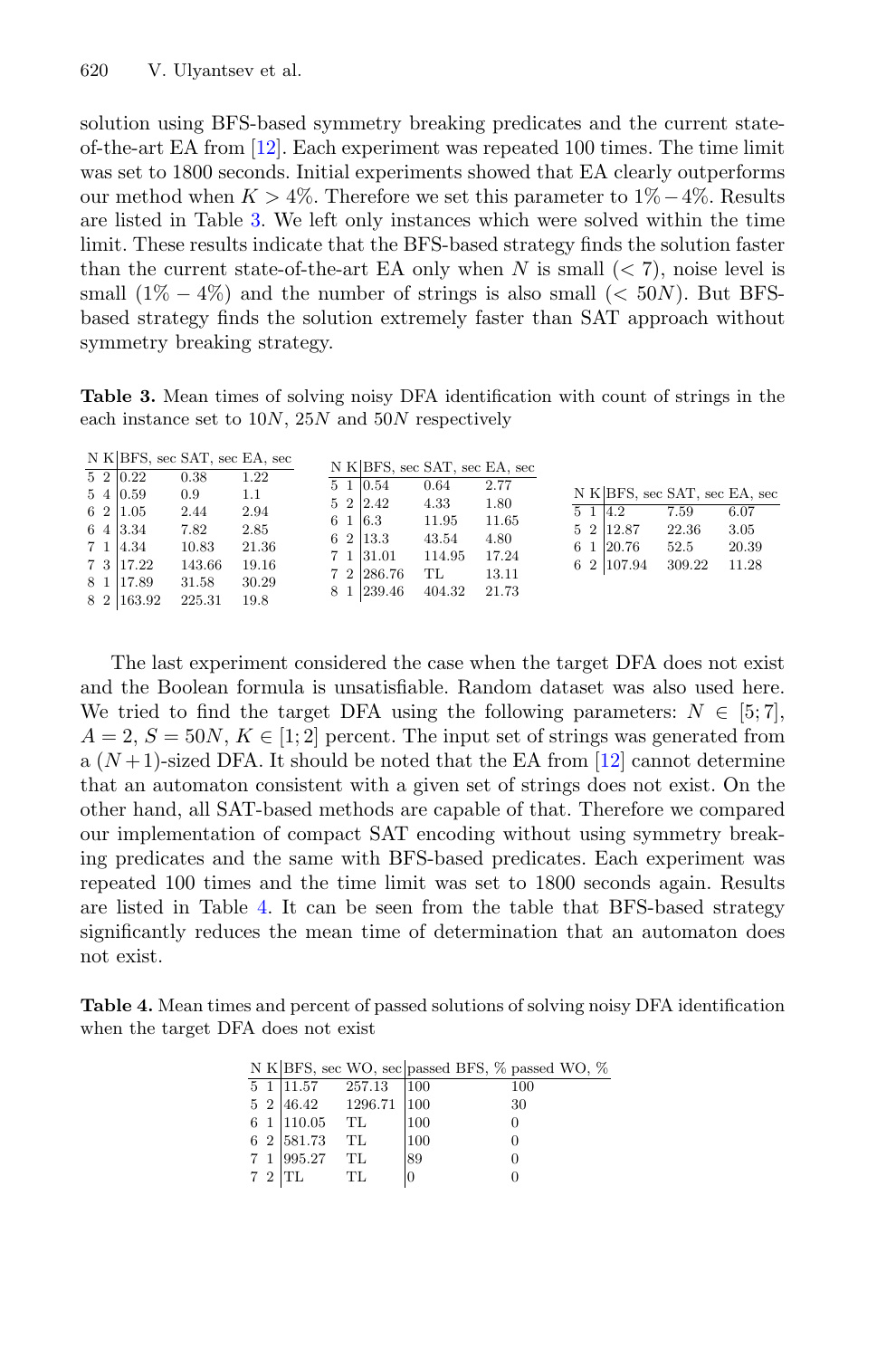## **6 Conclusions and Future Work**

We proposed symmetry breaking predicates which can be added to the Boolean formula representing various DFA identification problems. By adding the predicates we can reduce SAT search space through enforcing DFA states to be enumerated in breadth-first search (BFS) order.

We drew our attention to the case of noisy DFA identification. We proposed a modification of the noiseless translation-to-SAT [\[13\]](#page-11-5) for the noisy case. To achieve compact encoding for that case we used the order encoding method. We showed that the previously proposed max-clique technique for symmetry breaking is not applicable in the noisy case while our BFS-based approach is. We showed that the BFS-based strategy can be applied in the noisy case when an automaton which is consistent with a given set of strings does not exists. The current state-of-theart EA from [\[12\]](#page-11-4) cannot determine that. In experimental results, we showed that our approach with BFS-based symmetry breaking predicates clearly outperforms algorithm without any predicates. Also we showed that our strategy outperform EA if the number of the target DFA states is small, noise level is small and number of strings is small either.

We plan to translate noisy DFA identification to Max-SAT in order to limit the number of corrections without using an auxiliary array of integer variables. Also we plan to experiment with alternative integer encoding methods. In the future we would like to solve a problem of finding all solutions (instead of a single DFA) using our predicates.

**Acknowledgements.** Authors would like to thank Daniil Chivilikhin, Igor Buzhinsky and Andrey Filchenkov for useful comments. This work was financially supported by the Government of Russian Federation, Grant 074-U01, and also partially supported by RFBR, research project No. 14-07-31337 mol.a.

## <span id="page-10-0"></span>**References**

- 1. Hopcroft, J., Motwani, R., Ullman, J.: Introduction to Automata Theory, Languages, and Computation. Addison-Wesley (2006)
- <span id="page-10-1"></span>2. De La Higuera, C.: A bibliographical study of grammatical inference. Pattern Recognition **38**(9), 1332–1348 (2005)
- <span id="page-10-2"></span>3. Gold, E.M.: Complexity of automaton identification from given data. Information and Control **37**(3), 302–320 (1978)
- <span id="page-10-3"></span>4. Pitt, L., Warmuth, M.K.: The minimum consistent DFA problem cannot be approximated within any polynomial. Journal of the ACM **40**(1), 95–142 (1993)
- <span id="page-10-4"></span>5. Lang, K.J., Pearlmutter, B.A., Price, R.A.: Results of the abbadingo one DFA learning competition and a new evidence-driven state merging algorithm. In: Honavar, V.G., Slutzki, G. (eds.) ICGI 1998. LNCS (LNAI), vol. 1433, pp. 1–112. Springer, Heidelberg (1998)
- <span id="page-10-5"></span>6. Lang, K.J.: Faster Algorithms for Finding Minimal Consistent DFAs. Technical report (1999)
- <span id="page-10-6"></span>7. Bugalho, M., Oliveira, A.L.: Inference of regular languages using state merging algorithms with search. Pattern Recognition **38**(9), 1457–1467 (2005)